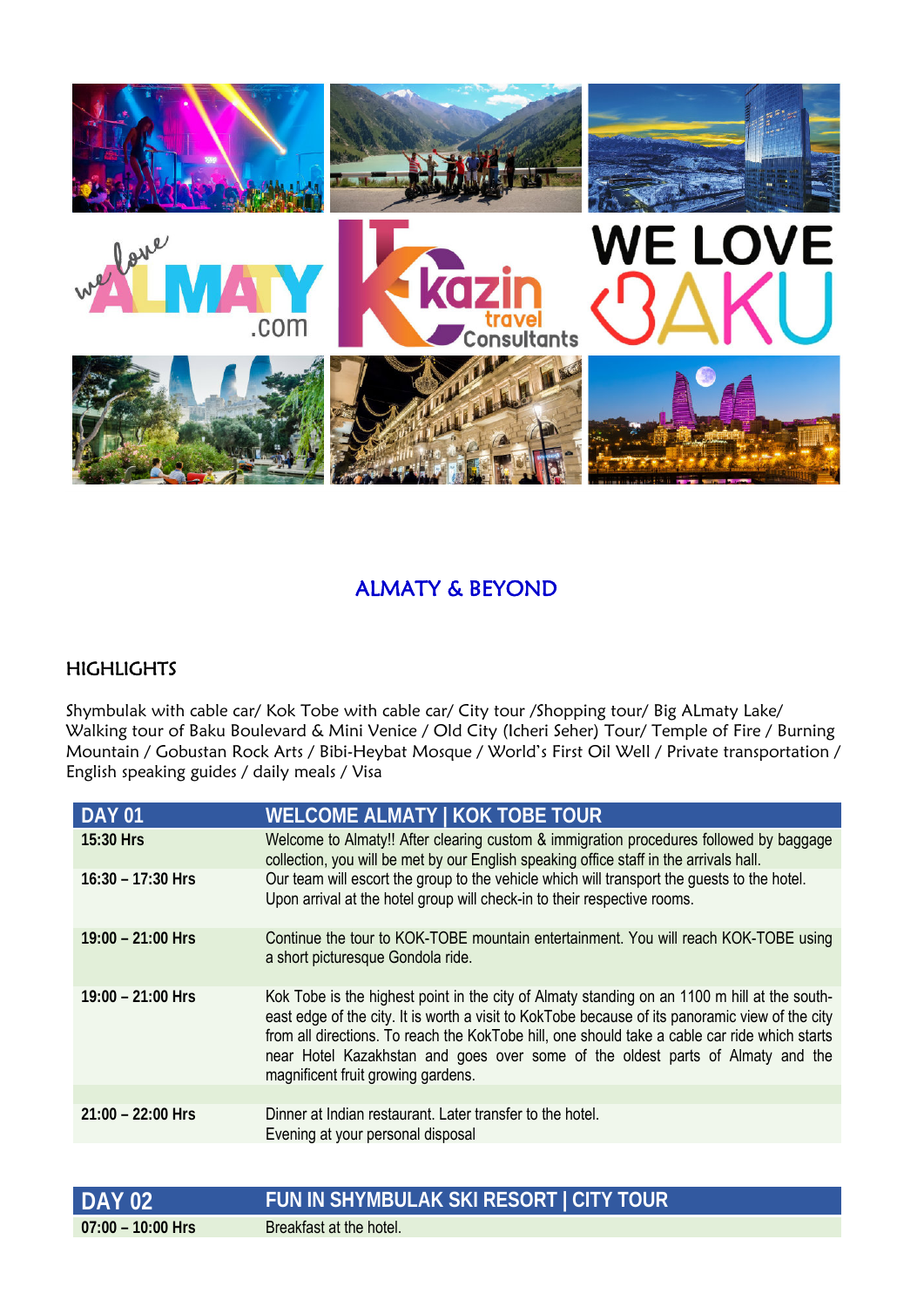| $10:00 - 13:30$ Hrs | Proceed on an excursion to the beautiful mountain resort of Shymbulak Ski resort including<br>Gondola tickets to level 3 and services of our English speaking guide.                                                                                                                                                                                                                                                                                                                                                                                                                                                                                                                                                                                                                                                                                                 |
|---------------------|----------------------------------------------------------------------------------------------------------------------------------------------------------------------------------------------------------------------------------------------------------------------------------------------------------------------------------------------------------------------------------------------------------------------------------------------------------------------------------------------------------------------------------------------------------------------------------------------------------------------------------------------------------------------------------------------------------------------------------------------------------------------------------------------------------------------------------------------------------------------|
|                     | "Shymbulak Ski Resort" is located in the beautiful Zailiyskiy Alatau mountain at 2260 m<br>above sea level. It is 25 Km from the city centre of Almaty city and has an average<br>temperature of +25C in the summer & -7C in the winter months. The average snowfall is<br>around 1.5M. It is usually very sunny as the average number of sunny days a year can<br>reach 90%. Ski season is normally begins in December and can run into April.                                                                                                                                                                                                                                                                                                                                                                                                                      |
|                     | The ski slopes are served by Gondola cars from "Medeu" to the base of Shymbulak, 2260<br>m above sea level. This Gondola is the world's third-longest Gondola with a length of 4.5<br>KM. The Gondola has 114 comfortable cabins for all guests of the resort and has the<br>capacity of 2,000 people per hour. The Ski resort has six lifts that service the mountains.<br>Two combination lifts (Combi1 & Combi2) that have both quad-chairs and 8 passenger<br>cabins, two quad-chair lifts. The lift system will take you to Talgar pass where you are 3180<br>m above sea level. A vertical rise of 920 m. The majestic mountain view with snowy slopes<br>and evergreen Tien Shan are spectacular and must be seen.<br>Located in the resort is a hotel, restaurants, café and coffee shop with a variety of cuisine<br>to suit all taste.<br>Time at leisure. |
| $14:00 - 15:00$ Hrs | Lunch at Indian restaurant.                                                                                                                                                                                                                                                                                                                                                                                                                                                                                                                                                                                                                                                                                                                                                                                                                                          |
| $16:00 - 19:00$ Hrs | Sightseeing tour starts in the central part of Almaty. You will know more about history and<br>development if the southern capital of Kazakhstan and see its major attractions: Palace of<br>President, Republic Square & monument of independence, Astana Square, Abai Square &<br>Republic palace. The tour will continue in one of the oldest Almaty parks - Panfilov park,<br>where you will see of the unique wooden buildings in the world – Zenkov cathedral and also<br>visit the memorial of Glory & eternal flame, dedicated to the memory of the fighters who<br>died for freedom & independence of the country.                                                                                                                                                                                                                                          |
| $20:00 - 22:00$ Hrs | Dinner at Indian restaurant.                                                                                                                                                                                                                                                                                                                                                                                                                                                                                                                                                                                                                                                                                                                                                                                                                                         |

| <b>DAY 03</b>       | <b>BIG ALMATY LAKE   GREEN BAZAAR</b>                                                                                                                                                                                                                                                                                                                                                                                                                                                                                                                                                                                                                                                          |
|---------------------|------------------------------------------------------------------------------------------------------------------------------------------------------------------------------------------------------------------------------------------------------------------------------------------------------------------------------------------------------------------------------------------------------------------------------------------------------------------------------------------------------------------------------------------------------------------------------------------------------------------------------------------------------------------------------------------------|
| $07:00 - 10:00$ Hrs | Breakfast at the hotel.                                                                                                                                                                                                                                                                                                                                                                                                                                                                                                                                                                                                                                                                        |
|                     |                                                                                                                                                                                                                                                                                                                                                                                                                                                                                                                                                                                                                                                                                                |
| $10:00 - 13:30$ Hrs | Our guide and driver will meet you at hotel lobby to take a tour to the Big Almaty Lake<br>located at an altitude of 2500 meters above sea level. The inhabitants call it Zhasylkol<br>which means "Green Lake" in Kazakh language. You will spend a few hours enjoying the<br>pristine natural beauty of the glaciers, the harsh peaks and pine forests. On the return back<br>to the city, the group will make a quick halt to visit The First President Park. The total area<br>of the park is 73 hectares. The main idea of the creation the park is a combination of the<br>unique natural landscape of Almaty and scientific achievements of the twentieth century.<br>(Time permitting) |
| $14:00 - 15:00$ Hrs | Lunch at Indian restaurant.                                                                                                                                                                                                                                                                                                                                                                                                                                                                                                                                                                                                                                                                    |
| $16:00 - 19:00$ Hrs | The Green Bazaar, or Zelionyj Bazar, is a place you really should visit when visiting Almaty.<br>This market is central to the everyday life of the local people and it is so called the 'Green'<br>Bazar, or market, because in the past it was the traditional place to buy and sell local<br>produce like vegetables. It is by no means the only market in Almaty, but it is the most<br>well-known, and probably, sells the widest range of goods. This is a great place to feel the<br>real atmosphere of central Asia and to get involved with a bit of 'haggling' and sampling of                                                                                                       |
|                     |                                                                                                                                                                                                                                                                                                                                                                                                                                                                                                                                                                                                                                                                                                |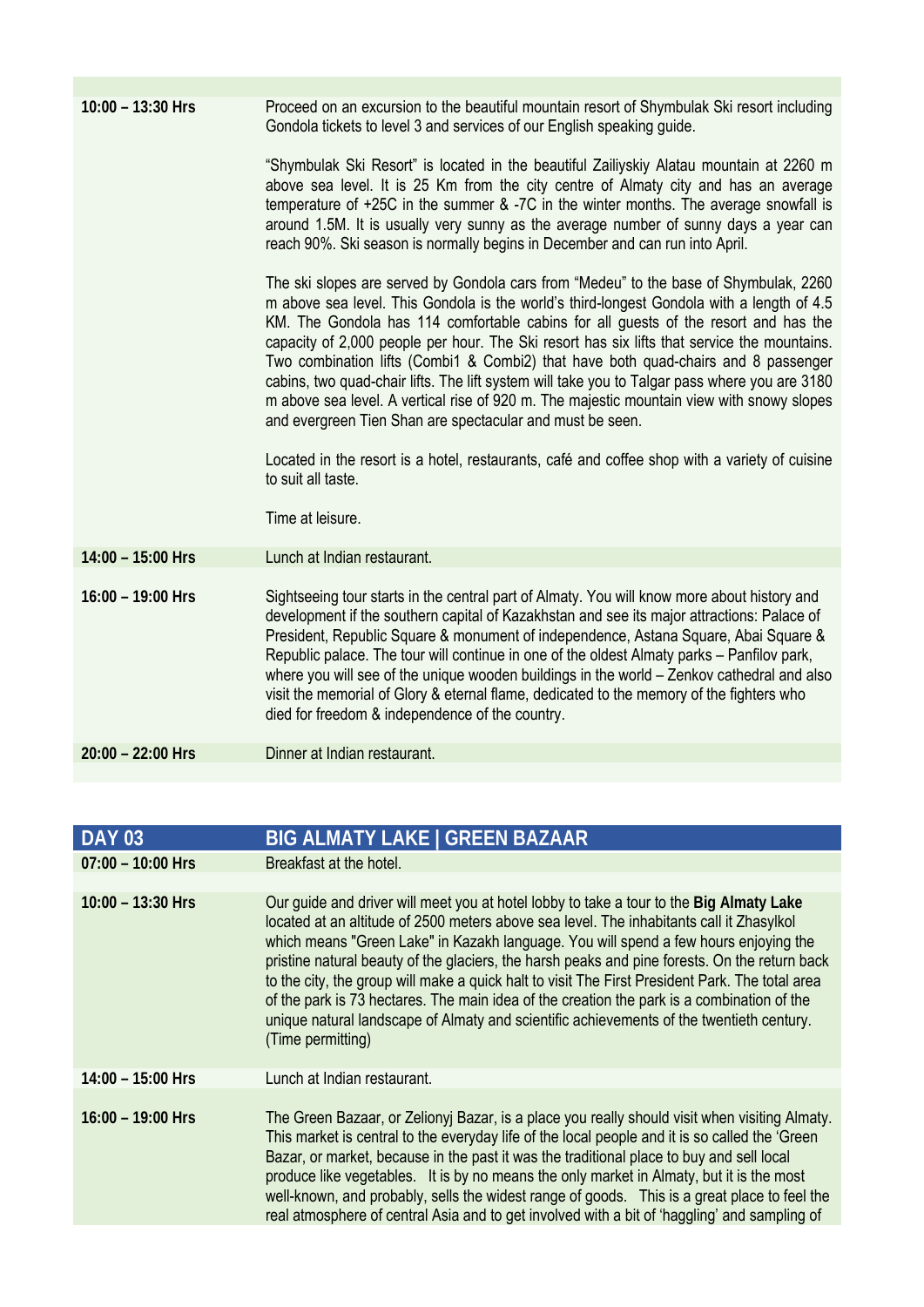| <b>DAY 04</b>       | GOOD BYE ALMATY   WELCOME TO BAKU   WALKING<br>TOUR OF BAKU BOULEVARD & MINI VENICE                                                                                                                                                                                                                                                                                                                       |
|---------------------|-----------------------------------------------------------------------------------------------------------------------------------------------------------------------------------------------------------------------------------------------------------------------------------------------------------------------------------------------------------------------------------------------------------|
| $05:30 - 08:00$ Hrs | Breakfast at the Hotel.                                                                                                                                                                                                                                                                                                                                                                                   |
| 08:30 Hrs           | Transfer to airport for Baku.                                                                                                                                                                                                                                                                                                                                                                             |
| 12:00 Hrs           | Welcome to Baku!! After clearing custom & immigration procedures followed by baggage<br>collection, you will be met by our English speaking office staff in the arrivals hall.                                                                                                                                                                                                                            |
| 12:30 Hrs           | Our team will escort the group to their vehicle. Proceed to your hotel. Upon arrival at the<br>hotel group will check-in to their respective rooms.                                                                                                                                                                                                                                                       |
| 14:30 Hrs           | Lunch at Indian restaurant.                                                                                                                                                                                                                                                                                                                                                                               |
| 16:00 Hrs           | Baku Boulevard, a breezy promenade hugging the Baku seafront, was established in the<br>early 20th century when local oil barons began building grand waterfront mansions along<br>the shores of the Caspian Sea. Extending 3 miles (5 km) from National Flag Square<br>beyond Freedom Square, modern-day Baku Boulevard offers a wide swatch of sidewalk<br>lined with trees, shops and al fresco cafes. |
|                     | Popular with both visitors and locals, it's common to see walkers, joggers, cyclists and<br>rollerbladers whizzing along the promenade. Bicycles and pedal cars are available for rent<br>along the Baku Boulevard.                                                                                                                                                                                       |
|                     | At the end of the Baku Seaside Boulevard promenade, there's an area with some artificial<br>canals and bridges, which is meant to give a bit of a Venice feel. The guest will enjoy Boat<br>ride experience at Little Venice.                                                                                                                                                                             |
| 20:00 Hrs           | Dinner at Indian restaurant.                                                                                                                                                                                                                                                                                                                                                                              |
|                     | Over Night in Baku.                                                                                                                                                                                                                                                                                                                                                                                       |

| <b>DAY 05</b>       | OLD CITY TOUR   FIRE TEMPLE   BURNING MOUNTAIN                                                                                                                                                                                                                                                                                                                                                                                                                                                                                                                                                                                                                                                                                                                                                                                                                                                                                                                           |
|---------------------|--------------------------------------------------------------------------------------------------------------------------------------------------------------------------------------------------------------------------------------------------------------------------------------------------------------------------------------------------------------------------------------------------------------------------------------------------------------------------------------------------------------------------------------------------------------------------------------------------------------------------------------------------------------------------------------------------------------------------------------------------------------------------------------------------------------------------------------------------------------------------------------------------------------------------------------------------------------------------|
| $07:00 - 10:00$ Hrs | Breakfast at the hotel.                                                                                                                                                                                                                                                                                                                                                                                                                                                                                                                                                                                                                                                                                                                                                                                                                                                                                                                                                  |
| $10:00 - 13:30$ Hrs | We will head to the Old City to Explore the UNESCO heritage site. The ancient heart of<br>Baku is Icheri Sheher, a magical maze of narrow lanes and alleyways that's still mostly<br>ringed by battlement-topped defensive walls erected in the 12th century, build on a site<br>inhabited since the Palaeolithic period, this old city core reveals evidence of Zoroastrian,<br>Sasanian Arabian, Persian, Shirvani and ottoman presence. During the tour, you will<br>discover traditional mosques with calligraphic facades, old Hammams, merchants' houses<br>and charming trading street made all the more colourful with quirky little art galleries and<br>carpet shops. Photo Tour to the mysterious Maiden Tower (Giz Galasy), a possibly as early<br>as the 6th century BC. And to finish off, you'll explore the 15th century Shirvanshahs'<br>Palace. Once home to the noble dynasty under which Baku had its first major period of<br>historical brilliance |
| $14:00 - 15:00$ Hrs | Lunch at Indian restaurant.                                                                                                                                                                                                                                                                                                                                                                                                                                                                                                                                                                                                                                                                                                                                                                                                                                                                                                                                              |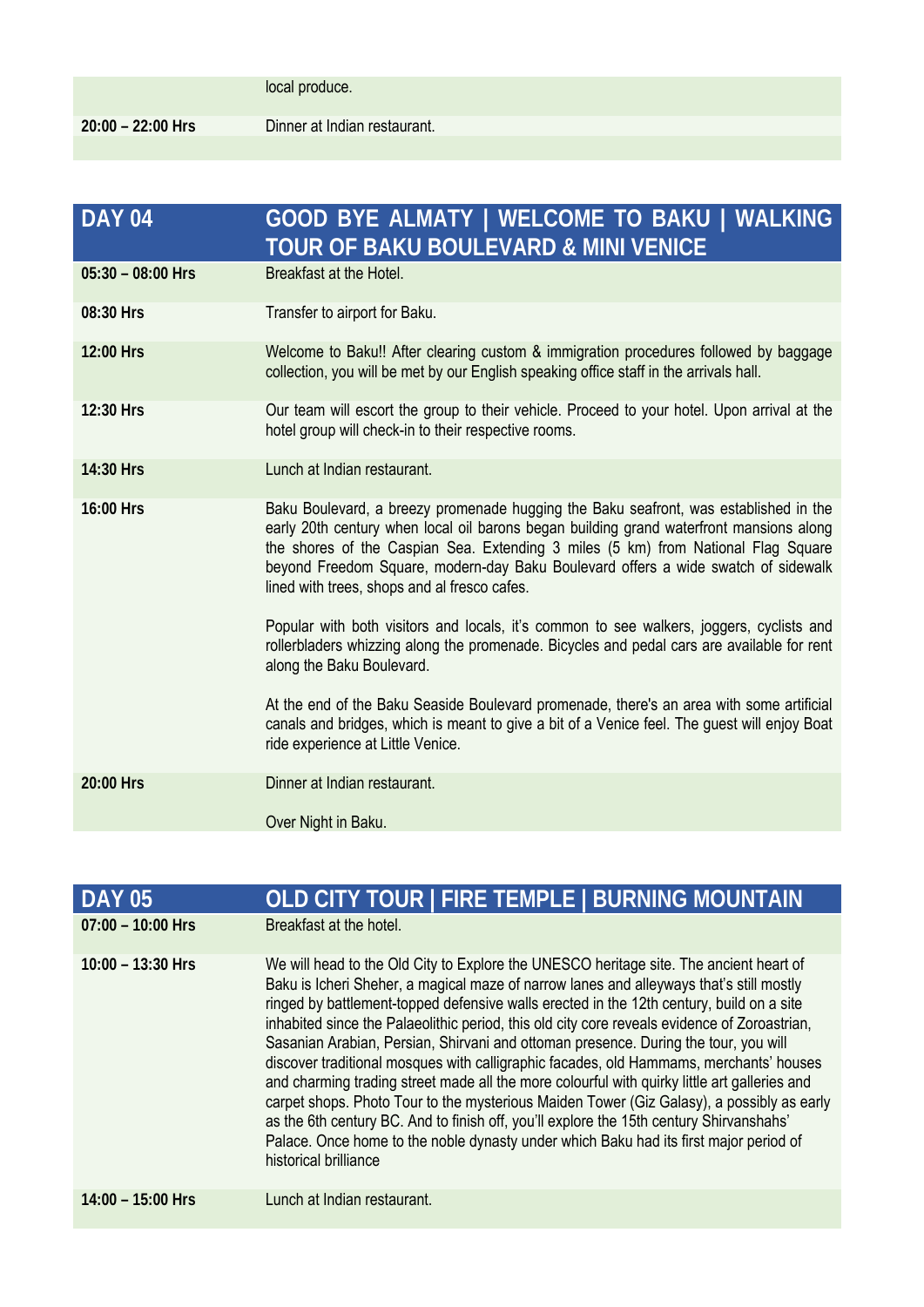**15:00 – 19:00 Hrs** Apsheron Peninsula tour includes a combination of the two most interesting places not far from Baku such as Atashgah Fire Temple&Yanardag. Our guide will help you not to get lost in the maze of the history of the Absheron Peninsula.

> Your tour starts at your hotel, and your first stop will be Ateshgah Fire Temple, which located in the Suraxani village, 30 km away from Baku. It is situated on a rock where natural emergences of gas on the surface have been burning for thousands of years. Here you will learn more about one of the most remarkable Zoroastrian temples which was actually built by 18th century Indian Shiva devotees.

> Your excursion continues on the other most famous and popular tourist places of the "eternal flame" in Azerbaijan is the Yanar Dag Burning Mountain, which is located near Mahammadli village, 25 km from downtown. In the 13th century, Marco Polo mentioned many natural gas flames burning spontaneously from the territory of Abşeron Peninsula. One of such places Yanardag (burning mountain from azerb) still exists. Natural gas burning on its slope from ancient times. Meter long tongues of fire are licking the stratified earth approximately for 10 m in width, searing those who approached too close. People occupy the benches to watch the blazing hill in the evening, when its sight is most effective. Here you will have a chance to discover why Azerbaijan nickname is "Land of Fire".

**20:00 – 22:00 Hrs** Dinner at Indian restaurant.

Overnight in Baku.

## **DAY 06 GOBUSTAN ROCK ARTS | BIBI-HEYBAT MOSQUE & WORLD'S FIRST OIL WELL**

07:00 – 10:00 Hrs **Breakfast at the hotel.** 

**10:00 – 13:30 Hrs** Today we will visit "Gobustan Excursion on historical-art reserve "Gobustan", where rock paintings have perfectly remained, barrows and housing objects dated from X-XIII millennial BC to the Middle Ages. There are certificates of inhabitants of region of an epoch of the Stone Age and the subsequent periods in "Gobustan" - Rock drawings, person parking, gravestone monuments, are concentrated there. Nearby is "Gaval Chalan" original stone- tambourine, representing flat wise established huge plate. It is possible to hear rhythmic accurate motives by knocking on it. It is considered that these sounds accompanied ritual dances and ceremonies. Visiting of "Gobustan" will transfer you to other world, the world of last mankind and will allow you to feel the atmosphere of thousand – year history of this place.

**14:00 – 15:30 Hrs** Lunch at Indian restaurant.

**16:00 – 19:00 Hrs** Our experienced and friendly guide will pick you up at your hotel. Get an early start to take in Azerbaijan's capital, Baku. Begin touring with a visit to the beautiful Bibi-Heybat Mosque, originally constructed in the 13th century in honour of the sister of Imam Ali. Today, it sits near one of Azerbaijan's first oil fields, which grew during the first oil boom in the late 19th and early 20th centuries.

> The world's first-ever mechanically drilled oil well (World's First Oil Well), located in the Bibi-Heybat settlement 10 kilometres west of Baku. The well produced the first gush of oil in 1847 and was just 21 meters deep at that time. On 26 April 2017, the State Oil Company of the Azerbaijan Republic (SOCAR) completed the reconstruction of this first oil well.

**20:00 – 20:30 Hrs** Dinner at Indian restaurant. Later transfer to the hotel.

Overnight at Baku.